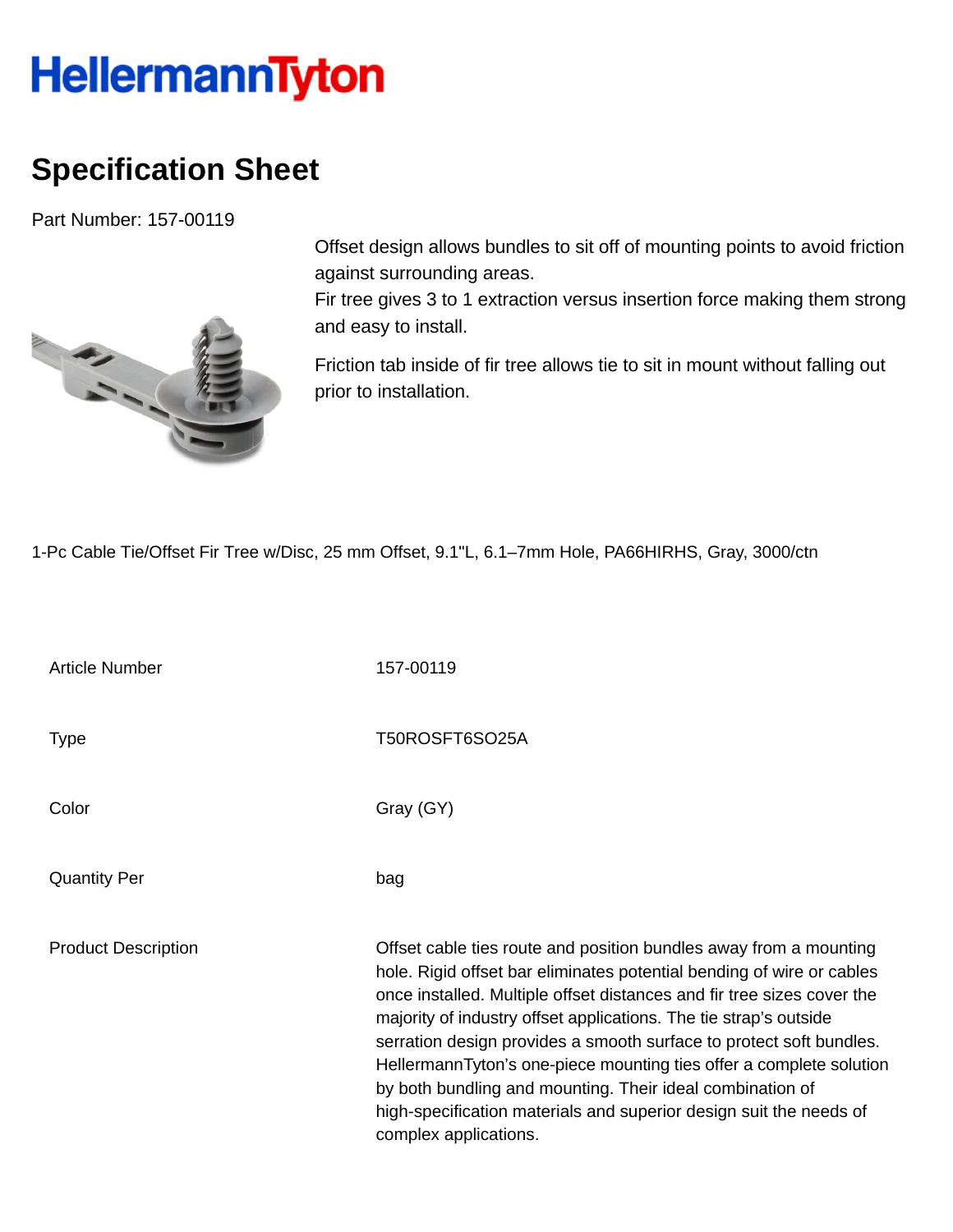| <b>Short Description</b>              | 1-Pc Cable Tie/Offset Fir Tree w/Disc, 25 mm Offset, 9.1"L, 6.1-7mm<br>Hole, PA66HIRHS, Gray, 3000/ctn |  |  |
|---------------------------------------|--------------------------------------------------------------------------------------------------------|--|--|
| <b>Global Part Name</b>               | T50ROSFT6SO25A-PA66HIRHS-GY                                                                            |  |  |
|                                       |                                                                                                        |  |  |
| Minimum Tensile Strength (Imperial)   | 50.0                                                                                                   |  |  |
| Minimum Tensile Strength (Metric)     | 225.0                                                                                                  |  |  |
| Length L (Imperial)                   | 9.1                                                                                                    |  |  |
| Length L (Metric)                     | 230.0                                                                                                  |  |  |
| Offset Length (Imperial)              | 0.98                                                                                                   |  |  |
| <b>Offset Length (Metric)</b>         | 25.0                                                                                                   |  |  |
| <b>Fixation Method</b>                | Fir Tree                                                                                               |  |  |
| <b>Identification Plate Position</b>  | none                                                                                                   |  |  |
| Releasable Closure                    | No                                                                                                     |  |  |
| Width W (Imperial)                    | 0.20                                                                                                   |  |  |
| Width W (Metric)                      | 5.1                                                                                                    |  |  |
| <b>Bundle Diameter Min (Imperial)</b> | 0.08                                                                                                   |  |  |
| <b>Bundle Diameter Min (Metric)</b>   | 2.0                                                                                                    |  |  |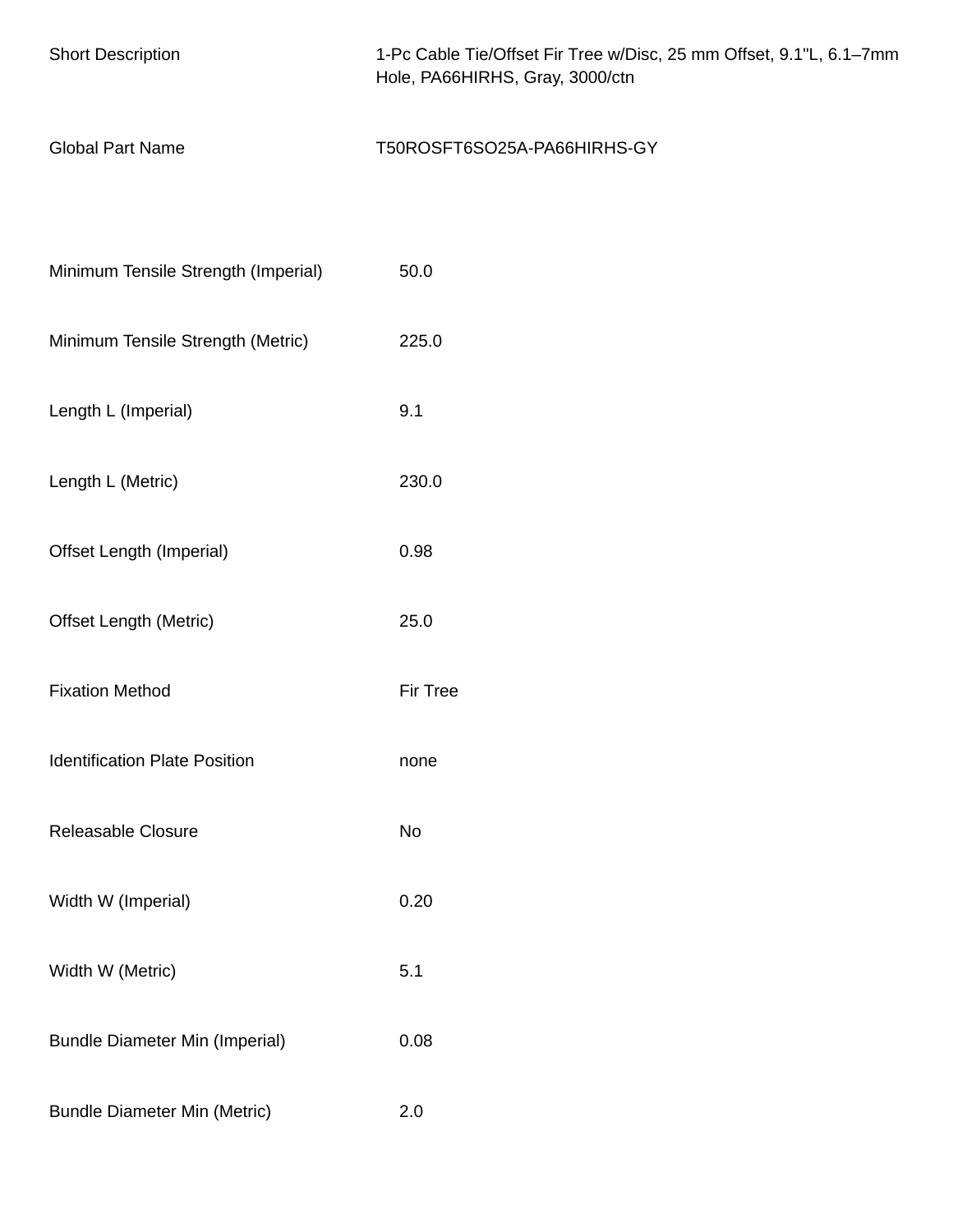| <b>Bundle Diameter Max (Imperial)</b>   | 1.97                             |
|-----------------------------------------|----------------------------------|
| <b>Bundle Diameter Max (Metric)</b>     | 50.0                             |
| Height H (Imperial)                     | 0.89                             |
| Height H (Metric)                       | 21.20                            |
| Panel Thickness Min (Imperial)          | 0.02                             |
| Panel Thickness Max (Imperial)          | 0.26                             |
| Panel Thickness Min (Metric)            | 0.50                             |
| Panel Thickness Max (Metric)            | 6.65                             |
| Mounting Hole Diameter D (Imperial)     | $0.24 - 0.28$ "; $0.24 - 0.26$   |
| Mounting Hole Diameter D (Metric)       | 6.1 - 7.0 mm 6.35 mm (hexagonal) |
| Mounting Hole Diameter D Min (Imperial) | 0.24                             |
| Mounting Hole Diameter D Max (Imperial) | $0.28$ ";0.26                    |
| Mounting Hole Diameter D Max (Metric)   | 7.0                              |
| Disc Diameter (Metric)                  | 19.0                             |
| Disc Diameter (Imperial)                | 0.75                             |